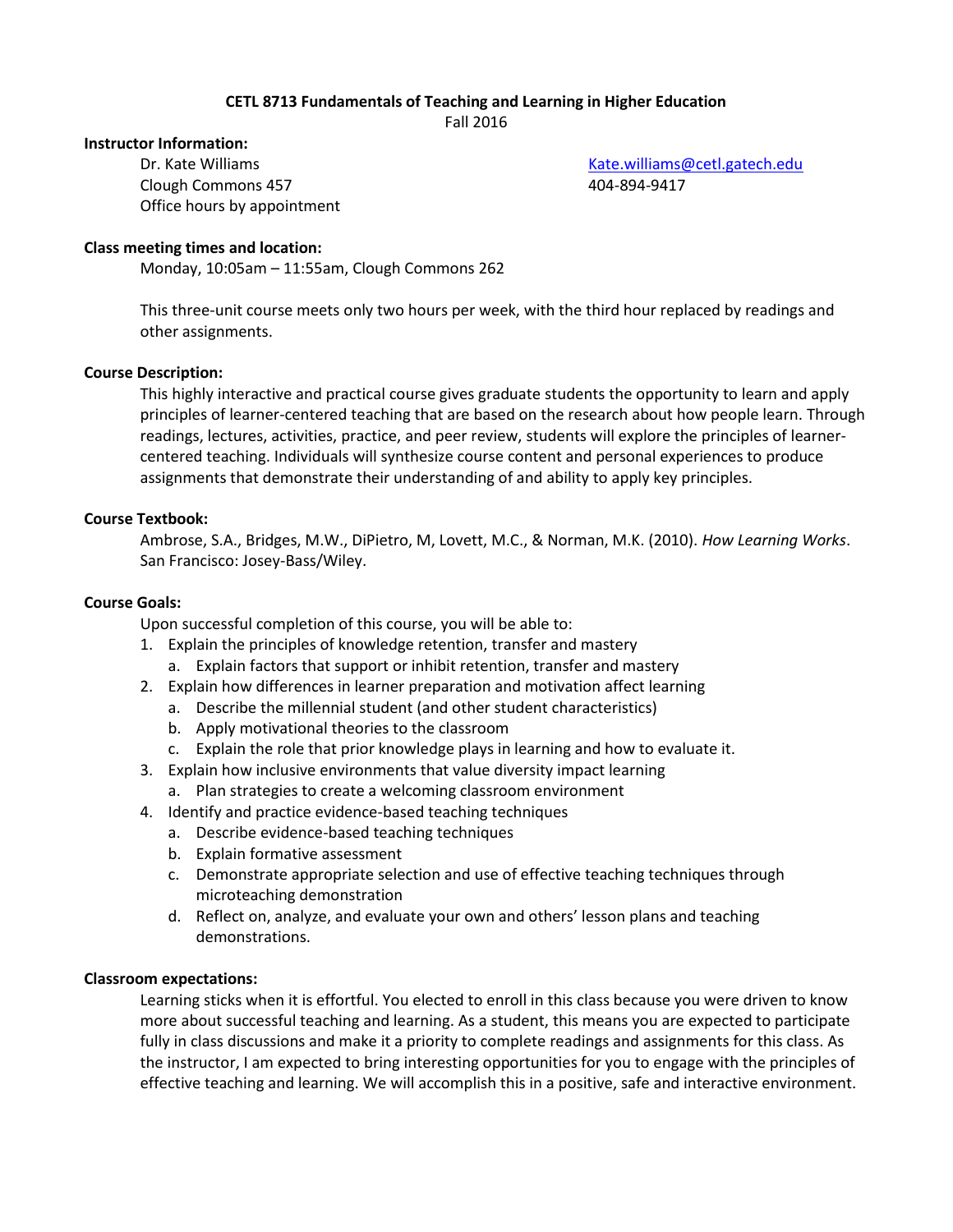### **Students with disabilities and/or in need of special accommodations:**

Georgia Tech complies with the regulations of the Americans with Disabilities Act of 1990 and offers accommodations to students with disabilities. If you are in need of a classroom accommodation, please make an appointment with the Office of Disability Services office (http://www.ods.gatech.edu) to discuss the appropriate procedures.

## **Academic Integrity:**

All students are expected to be familiar with the Honor Code (www.honor.gatech.edu) and are bound by its requirements. You must observe the Honor Code with respect to examinations, assignments, and all other aspects of this course.

### **In Class Cell Phone and Laptop Policy:**

Please be respectful of your classmates and our learning community.

### **Pass/Fail Grading Scale:**

S = 70 or more total points. All assignments much be completed to pass the course.  $U = 69$  or fewer points

### **Letter Grade Grading Scale:**

 $A= 90 - 100$  points  $B= 80 - 89$  points  $C= 70 - 79$  points  $D = 60 - 69$  points  $F =$  Below 60 points

# **Attendance and Late Work:**

One unexcused absence is permitted. Each absence after that one will result in a 5 point deduction from the semester total. Assignments are due as assigned. Late work will incur an automatic 10% penalty per day and will not be accepted more than 3 days late (for a maximum 70% grade).

#### **Graded Assignments:**

Short paper on how learning work with peer review – 8 points for paper, 2 points for peer review Discipline-specific SoTL article presentation – 10 points Group case study on motivation – 10 points Diversity and inclusion exercise – 10 points Short paper on evidence-based teaching methods with peer review – 8 points paper, 2 points peer review Formative assessment plan – 10 points Microteaching lesson plan – 10 points Microteaching peer feedback – 5 points each X 2 Microteaching self-reflection – 10 points Teaching philosophy with peer review – 8 points for paper, 2 points for peer review TOTAL POINTS: 100

- Short papers will be 2 to 4 pages in length (500 to 1000 words). Specific instructions for each short paper will be provided.
- Discipline-specific SoTL (scholarship of teaching and learning) article presentation: Find one scholarly article on teaching and learning in your discipline and present a 5 to 10 minute summary to the class. Presentations will be scheduled between weeks 4 and 11.
- Final Portfolio: at the end of the term, you will submit a final portfolio that captures all of the assignments listed here.